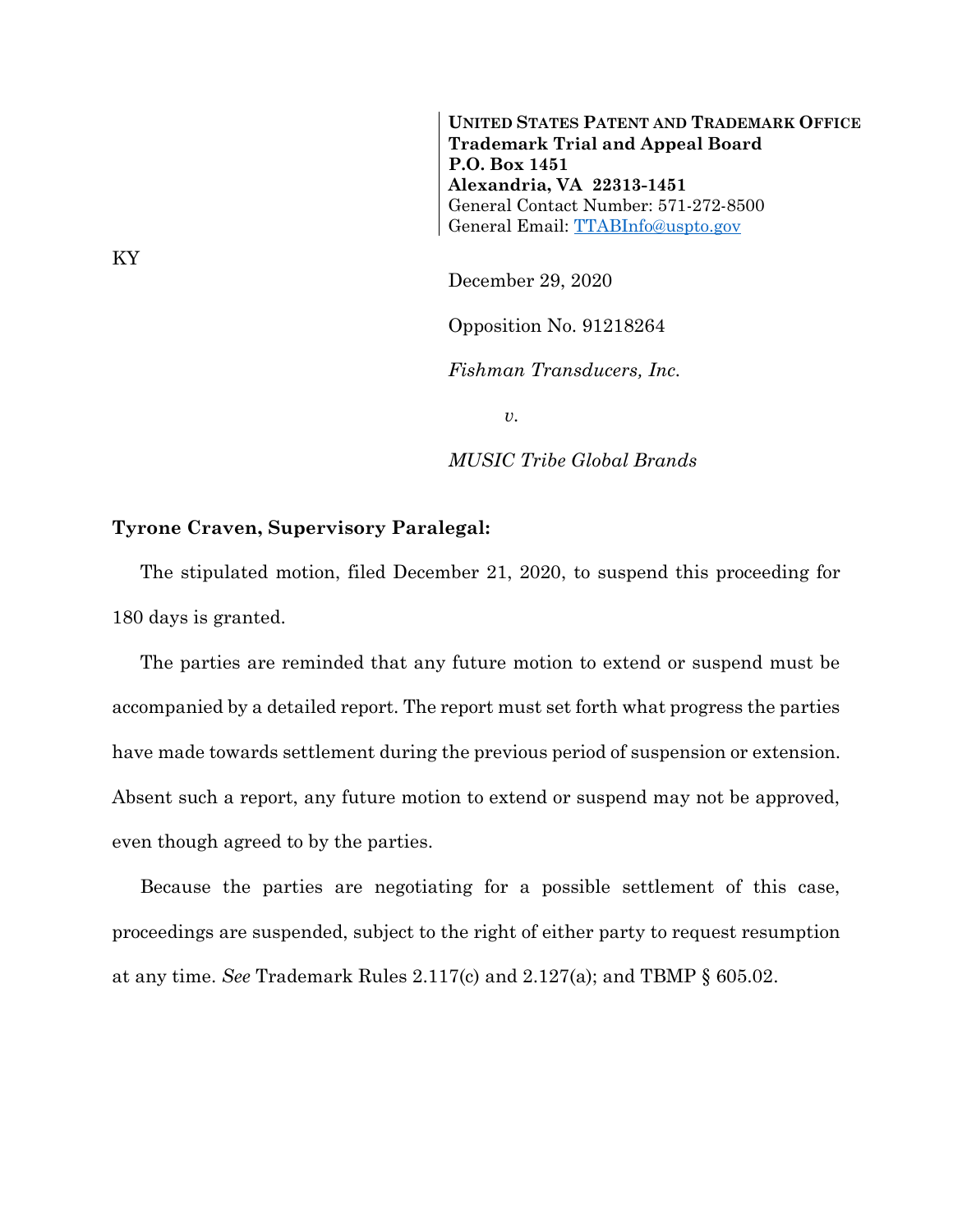If, during the suspension period, either of the parties or their attorneys have a

change of address or email address, the Board should be so informed. *See* Trademark

Rule 2.18(b)(1).

In the event that there is no word from either party concerning the progress of their negotiations, upon conclusion of the suspension period, **proceedings shall resume without further notice or order from the Board**, upon the schedule set

forth below.

| <b>Expert Disclosures Due</b>           | 6/19/2021  |
|-----------------------------------------|------------|
| Discovery Closes                        | 7/19/2021  |
| Plaintiff's Pretrial Disclosures Due    | 9/2/2021   |
| Plaintiff's 30-day Trial Period Ends    | 10/17/2021 |
| Defendant's Pretrial Disclosures Due    | 11/1/2021  |
| Defendant's 30-day Trial Period Ends    | 12/16/2021 |
| Plaintiff's Rebuttal Disclosures Due    | 12/31/2021 |
| Plaintiff's 15-day Rebuttal Period Ends | 1/30/2022  |
| Plaintiff's Opening Brief Due           | 3/31/2022  |
| Defendant's Brief Due                   | 4/30/2022  |
| Plaintiff's Reply Brief Due             | 5/15/2022  |
| Request for Oral Hearing (optional) Due | 5/25/2022  |
|                                         |            |

Generally, the Federal Rules of Evidence apply to Board trials. Trial testimony is taken and introduced out of the presence of the Board during the assigned testimony periods. The parties may stipulate to a wide variety of matters, and many requirements relevant to the trial phase of Board proceedings are set forth in Trademark Rules 2.121 through 2.125. These include pretrial disclosures, the manner and timing of taking testimony, matters in evidence, and the procedures for submitting and serving testimony and other evidence, including affidavits, declarations, deposition transcripts and stipulated evidence. Trial briefs shall be submitted in accordance with Trademark Rules 2.128(a) and (b). Oral argument at